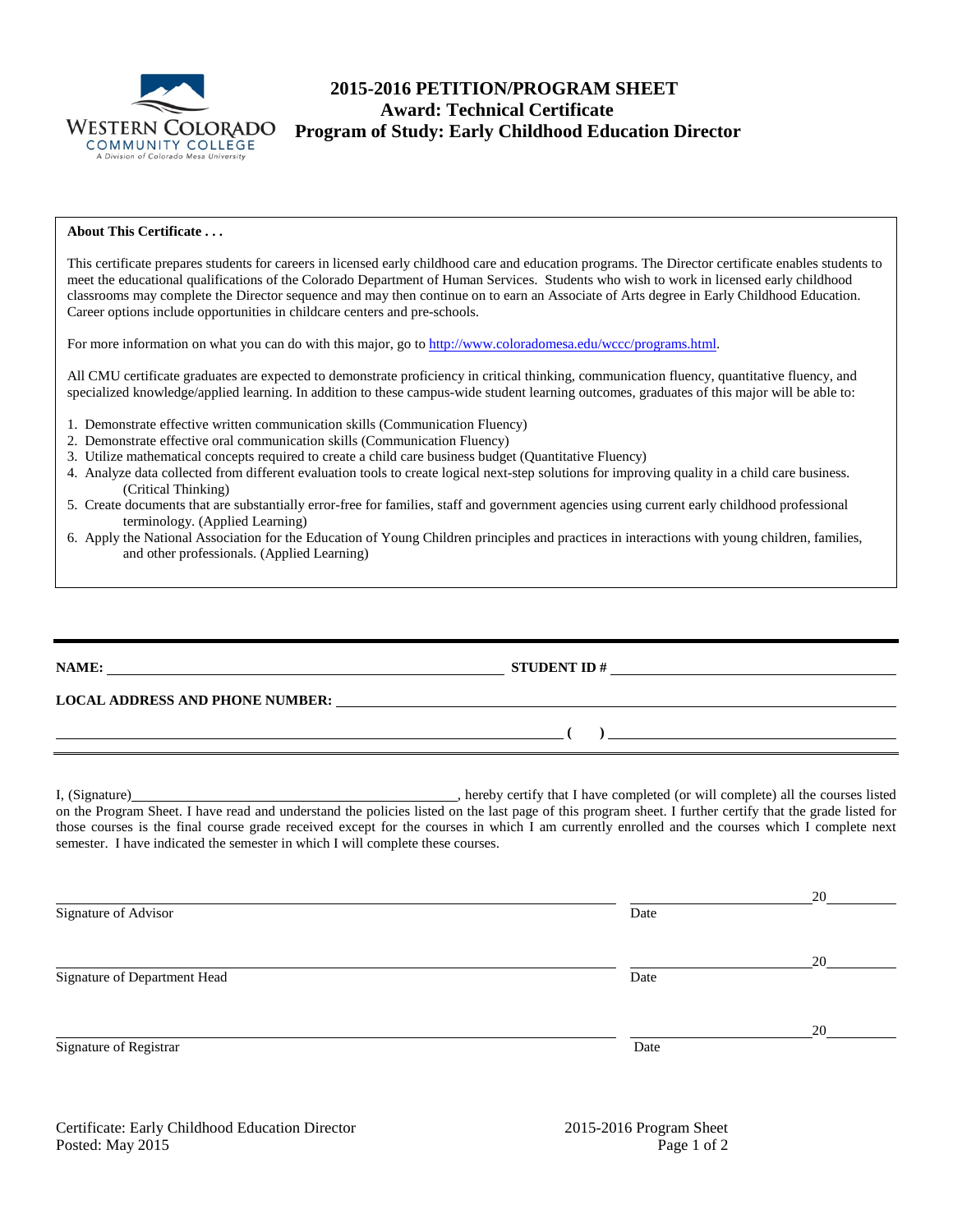**Students should work closely with a faculty advisor when selecting and scheduling courses prior to registration.** See the "Undergraduate Graduation Requirements" in the catalog for additional graduation information.

Degree Requirements:

- 2.00 cumulative GPA or higher in all coursework
- <sup>2</sup> 2.00 cumulative GPA or higher in coursework toward the major content area

 A student must follow the CMU graduation requirements either from 1) the program sheet for the major in effect at the time the student officially declares a major; or 2) a program sheet for the major approved for a year subsequent to the year during which the student officially declares the major and is approved for the student by the department head. Because a program may have requirements specific to the degree, the student should check with the faculty advisor for additional criteria. It is the student's responsibility to be aware of, and follow, all requirements for the degree being pursued. Any exceptions or substitutions must be approved by the student's faculty advisor and Department Head.

#### **Required Early Childhood Education Courses** (30 Semester Hours)

| Course No Title                                                                          | Sem.hrs   | Grade | Term |
|------------------------------------------------------------------------------------------|-----------|-------|------|
| EDEC 101 Introduction to Early Childhood<br>EDEC 102 Introduction to Early Childhood Lab | 3 credits |       |      |
| OR.                                                                                      |           |       |      |
| EDEC 299 Student Teaching                                                                | 3 credits |       |      |
| EDEC 103 Guidance Strategies                                                             | 3 credits |       |      |
| EDEC 113 Infant and Toddler Theory and Practice                                          | 3 credits |       |      |
| EDEC 205 Nutrition Health and Safety                                                     | 3 credits |       |      |
| EDEC 238 Early Childhood Development                                                     | 3 credits |       |      |
| EDEC 240 Curriculum & Development in EC                                                  | 3 credits |       |      |
| <b>EDEC 241 Administration Human Relations</b>                                           | 3 credits |       |      |
| EDEC 250 Exceptionalities                                                                | 3 credits |       |      |
| EDEC 264 Administration in Early Childhood                                               | 3 credits |       |      |

Total: 30 credits

## **SUGGESTED COURSE SEQUENCING FOR A TECHNICAL CERTIFICATE IN Early Childhood Education Director**

This is a recommended sequence of course work. Certain courses may have prerequisites or are only offered during the Fall or Spring semesters. It is the student's responsibility to meet with their advisor and check the 2 year course matrix on the Colorado Mesa website for course availability.

| <b>First Semester</b>                              | <b>Hours</b>   |
|----------------------------------------------------|----------------|
| EDEC 101 Introduction to Early Childhood Education | 3              |
| EDEC 103 Guidance Strategies                       | 3              |
| EDEC 113 Infant and Toddler Theory and Practice    | 3              |
| EDEC 241 Administration Human Relations            | 3              |
| EDEC 205 Nutrition Health and Safety               | $\frac{3}{15}$ |
|                                                    |                |
| <b>Second Semester</b>                             | <b>Hours</b>   |
| EDEC 102 Introduction to Early Childhood Lab       |                |
| OR.                                                |                |
| EDEC 299 Student Teaching                          | 3              |
| EDEC 238 Early Childhood Development               | 3              |
| EDEC 264 Administration in Early Childhood         | 3              |
| EDEC 240 Curriculum & Development in EC            | 3              |
| EDEC 250 Exceptionalities                          | $\overline{3}$ |
|                                                    | 15             |

Certificate: Early Childhood Education Director 2015-2016 Program Sheet Posted: May 2015 Page 2 of 2